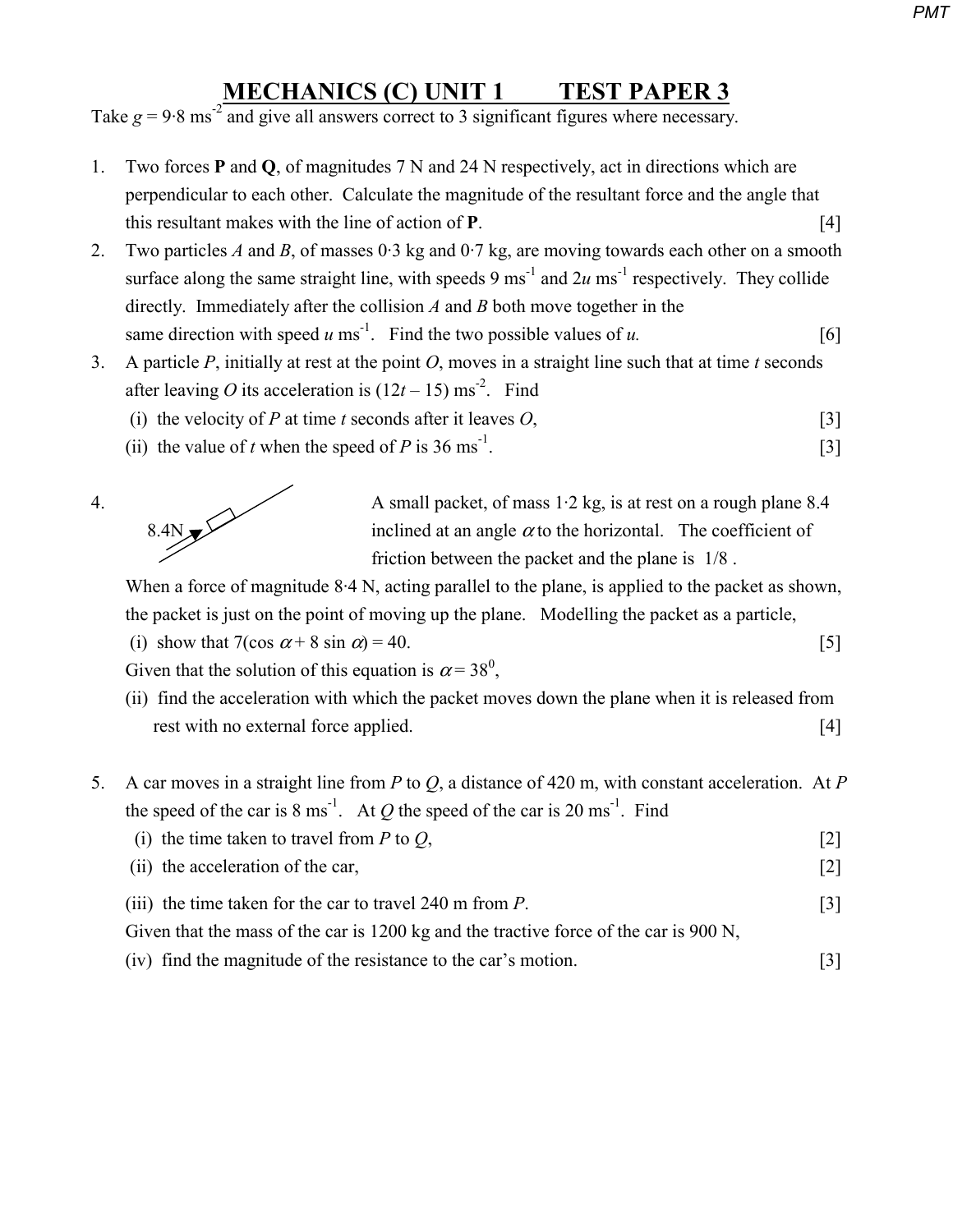

6. Two particles *P* and *Q*, of masses 3 kg and 2 kg respectively, rest on the smooth faces of a wedge whose cross-section is a triangle with angles  $30^0$ ,  $60^0$ and 90<sup>0</sup>, as shown. *P* and *Q* are connected by a light  $\frac{30^0}{400}$ 

 inextensible string, parallel to the lines of greatest slope of the two planes, which passes over a smooth fixed pulley at the highest point of the wedge.

The system is released from rest with  $P \quad 0.8$  m from the pulley and  $Q \quad 1$  m from the bottom of the wedge, and *Q* starts to move down. Calculate

- (i) the acceleration of either particle, [4]
- (ii) the tension in the string, [2]
- (iii) the speed with which *P* reaches the pulley.
	- [2]

Two modelling assumptions have been made about the string and the pulley.

- (iv) State these two assumptions and briefly describe how you have used each one in your solution. [4]
- 7. Two stones are projected simultaneously from a point *O* on horizontal ground. Stone *A* is thrown vertically upwards with speed 98 ms<sup>-1</sup>. Stone *B* is projected along the smooth ground in a straight line at  $24.5 \text{ ms}^{-1}$ .
	- (i) Find the distances of the two stones from *O* after *t* seconds, where  $0 \le t \le 20$ . [3]
	- (ii) Show that the distance *d* m between the two stones after *t* seconds is given by

$$
d^2 = 24.01 \ (t^4 - 40t^3 + 425t^2). \tag{5}
$$

(iii) Hence find the range of values of *t* for which the distance between the stones is decreasing.

[5]

## **MECHANICS 1 (C) TEST PAPER 3 : ANSWERS AND MARK SCHEME**

- 1. Resultant = $\sqrt{(7^2 + 24^2)} = 25$  N Angle = tan<sup>-1</sup> (24/7) = 73·7<sup>0</sup> M1 A1 M1 A14
- 2.  $0.3 \times 9 + 0.7 \times -2u = (0.3 + 0.7) \times u$   $2.4u = 2.7$   $u = 1.125$  M1 A1 A1 or  $0.3 \times 9 + 0.7 \times -2u = (0.3 + 0.7) \times -u$   $0.4u = 2.7$   $u = 6.75$  M1 A1 A1 6
- 3. (i)  $v = \frac{3}{5} a \, dt = 6t^2 15t + c$   $v(0) = 0$ :  $c = 0$   $v = 6t^2 15t$  M1 A1 A1 (ii)  $6t^2 - 15t - 36 = 0$   $3(2t + 3)(t - 4) = 0$   $t = 4$  M1 A1 A1 6
- 4. (i) Resolve perp. and // plane:  $R = 1.2g \cos \alpha$ ,  $8.4 = 1.2g \sin \alpha + \frac{1}{8}R$  M1 A1 A1 1·2*g*(sin  $\alpha + \frac{1}{8}$ cos  $\alpha$ ) = 8·4 7(8 sin  $\alpha$  + cos  $\alpha$ ) = 40 M1 A1 (ii) Acc. down plane = *g* sin  $38\dot{Y} - \frac{1}{8}g \cos 38 = 5.07$  ms<sup>-2</sup> M1 M1 A1 A1 9